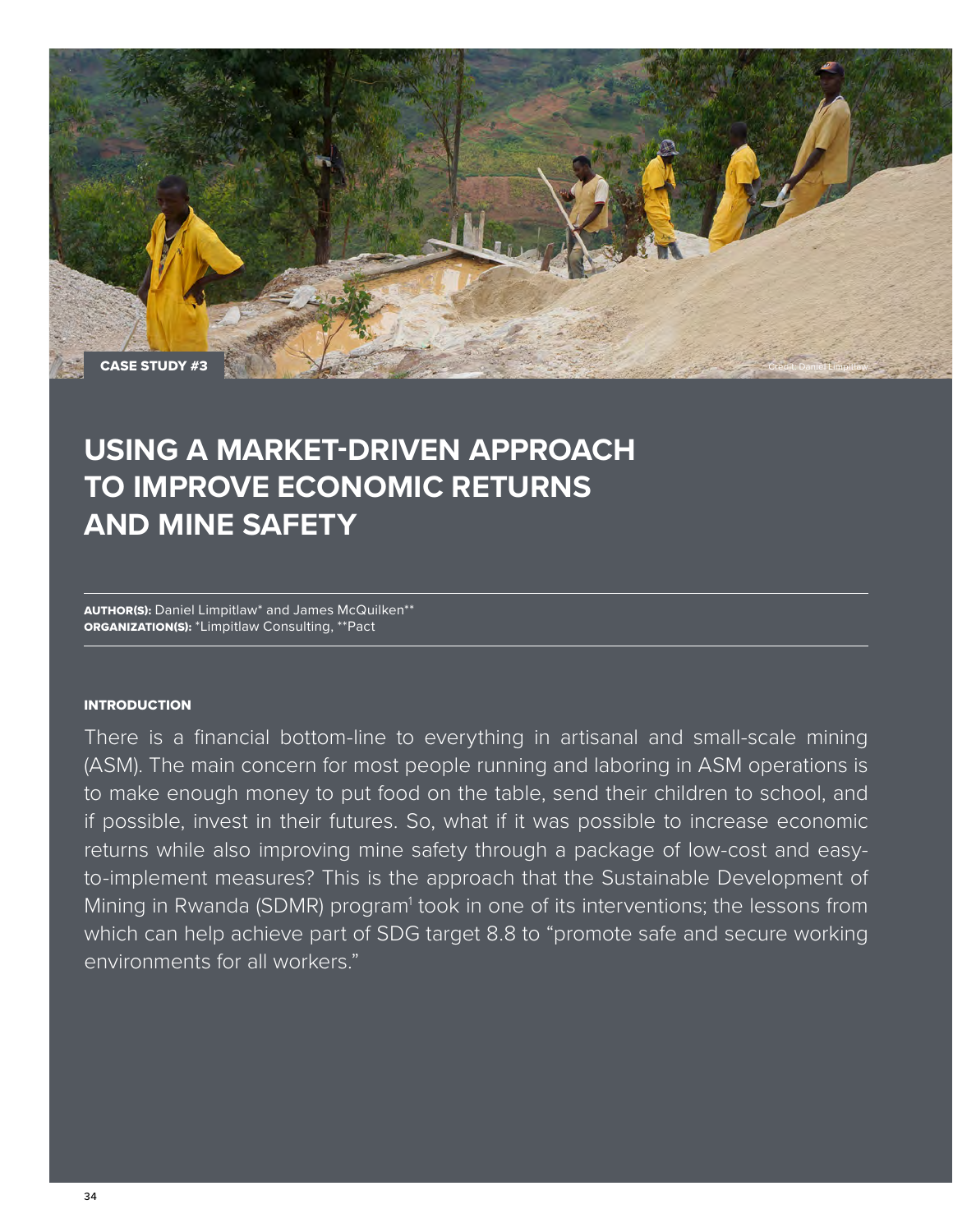# Why is a market-driven approach needed?

Artisanal and small-scale miners can be faced with meeting stringent criteria as part of their licensing conditions, sometimes at levels similar to expectations for large-scale mining companies. Yet ASM communities lack the capital, additional technical knowledge, and incentive to meet these regulations. While the remote and informal nature of many ASM operations also makes it challenging for government to monitor and enforce them. The limited information available to miners is usually focused on what not to do and addresses one issue at a time. The cost of training and ongoing technical support to ASM from government agencies and development partners is high and can be unsustainable long-term. Taking a market-driven approach in ASM addresses these systemic failures (McQuilken 2018) by providing tailored and practical guidance to improve mining practices that also have clear and direct economic benefits. It is this combination that makes the approach useful.

Drawing on experience over a 30-year career, SDMR Consultant and Director of Green Horizons Environmental Consultants Limited Paul Mitchell2 has developed a written guide in the form of a Technical Environmental Management Plan (TEMP) specifically for ASM. The TEMP provides practical solutions an ASM company can implement to increase efficiency and productivity while simultaneously addressing the damaging social and environmental impacts. Tailored each time for a specific ASM site, the TEMP has two components: 1) The "general guidance and operational principles" provide an overview on topics including occupational and community health and safety, upskilling, and water, sediment, and waste management; 2) The "site-specific mitigation measures" provide clear actionable recommendations for ASM operators to follow.

Working with its partner, Coopérative Minière of Kababaru-Gikingo (COMIKAGI) a small-scale mining cooperative, SDMR along with Paul Mitchell and Daniel Limpitlaw, a mining engineer, has over the course of the program developed and piloted a TEMP for its three mine sites. Based on this experi-

ence, this case study provides details on the practical market-driven approach taken to address mine safety and operational efficiency at the same time.

## Why is better mine planning needed?

Mining in Rwanda is now the second greatest foreign exchange earner after tourism (New Times, 2019). The country's green rolling terrain, earning it the pseudonym "The Land of a Thousand Hills," and temperate tropical highland climate with frequent year-round rains presents unique challenges to mining. Employing a total 60,000 workers in all mining and quarrying activities in 2019 (NSIR 2019), of which at least half are estimated to be artisanal and small-scale miners (Barreto et al. 2018),<sup>3</sup> ASM activities currently dominate the sector accounting for 70 percent of production. Focused mainly on the extraction of tin, tungsten, and tantalum (3Ts) ores, total mineral exports from Rwanda were worth US\$377 million in 2017-2018 (Lesser and Habyarimana 2019). Through an ambitious development program, the government intends to treble the sector's economic contribution and to transform many of the country's small-scale mines.

To reach this target, however, significant improvements in planning and organizing underground artisanal workings is needed (O'Neill and Telmer 2017). Prior development of a mine plan is key to ensuring safe and efficient development, operation, and closure. Optimal resource use and timing of production activities can significantly affect profitability by lowering cut-off grade,<sup>4</sup> extending deposit lifespan, improving work conditions and productivity, increasing incomes, and stimulating the economy through job security. But in ASM, inappropriate mining methods, poor layouts, and limited division of labor and coordination are often evident (Priester, Hentschl, and Benthin 1993). These issues can result not only in inefficiencies but also dangerous working conditions. For example, ground failures can often be attributed to a lack of planning, limited knowledge of rock characteristics, and inappropriate mining methods (Bansah et al. 2016). Well planned ground support is essential because the rock conditions may change greatly over the length of a tunnel; the first few meters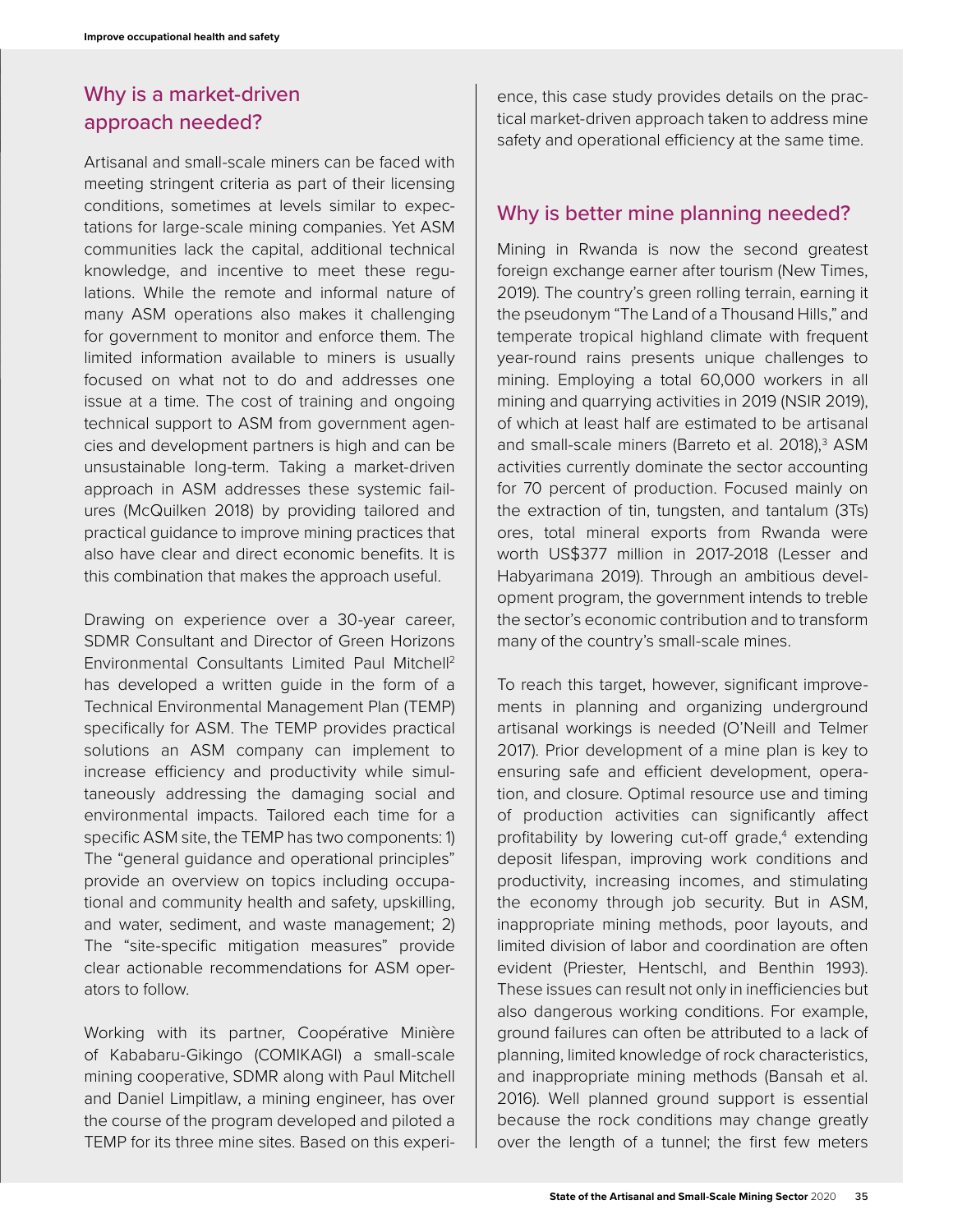through unconsolidated material near the surface being particularly dangerous.

In Rwandan tin-tantalum deposits, mineralized vein width generally varies between 0.3 and 2.0m, and most development is on-ore, meaning that the miners follow thin veins and do not excavate the waste rock surrounding the orebody. The advantage of this is that all rock broken underground has value, but the disadvantage is that the excavation tunnels are restricted by the shape of orebody. These narrow openings present challenges to materials handling and safety as while used to remove rock ore, they are also essential escape ways needed to leave the mine quickly and should be at least 1.8 m high (Rupprecht 2015). It is essential therefore that underground workings are well supported, free of obstructions (like ore sacks), and included in the mine plan from the outset.

# What practical safety solutions can miners implement?

After reviewing the extensive body of Rwandan mining literature, the SDMR program team assessed the underground workings of COMIKAGI to identify ways to improve production efficiencies and practical safety measures. Excavation measurements were made using a 30m tape measure, a compass, and an inclinometer. A low-cost GPS was used to record portal locations. Rendering this spatial information in 3-D with Plotly, a free, on-line drawing package<sup>5</sup>, several recommendations for increasing extraction, optimizing support spacing, and locating materials handling infrastructure were developed and implemented as part of the TEMP. By visualizing the workings in 3-D, better planning is possible, although still limited by the absence of exploratory drilling and, consequently, information



### FIGURE 6. **Underground Timber Supports at COMIKAGI and Proposed Method of Installation**

Source: Photo D.Limpitlaw; Diagram reproduced after Stanley 1962.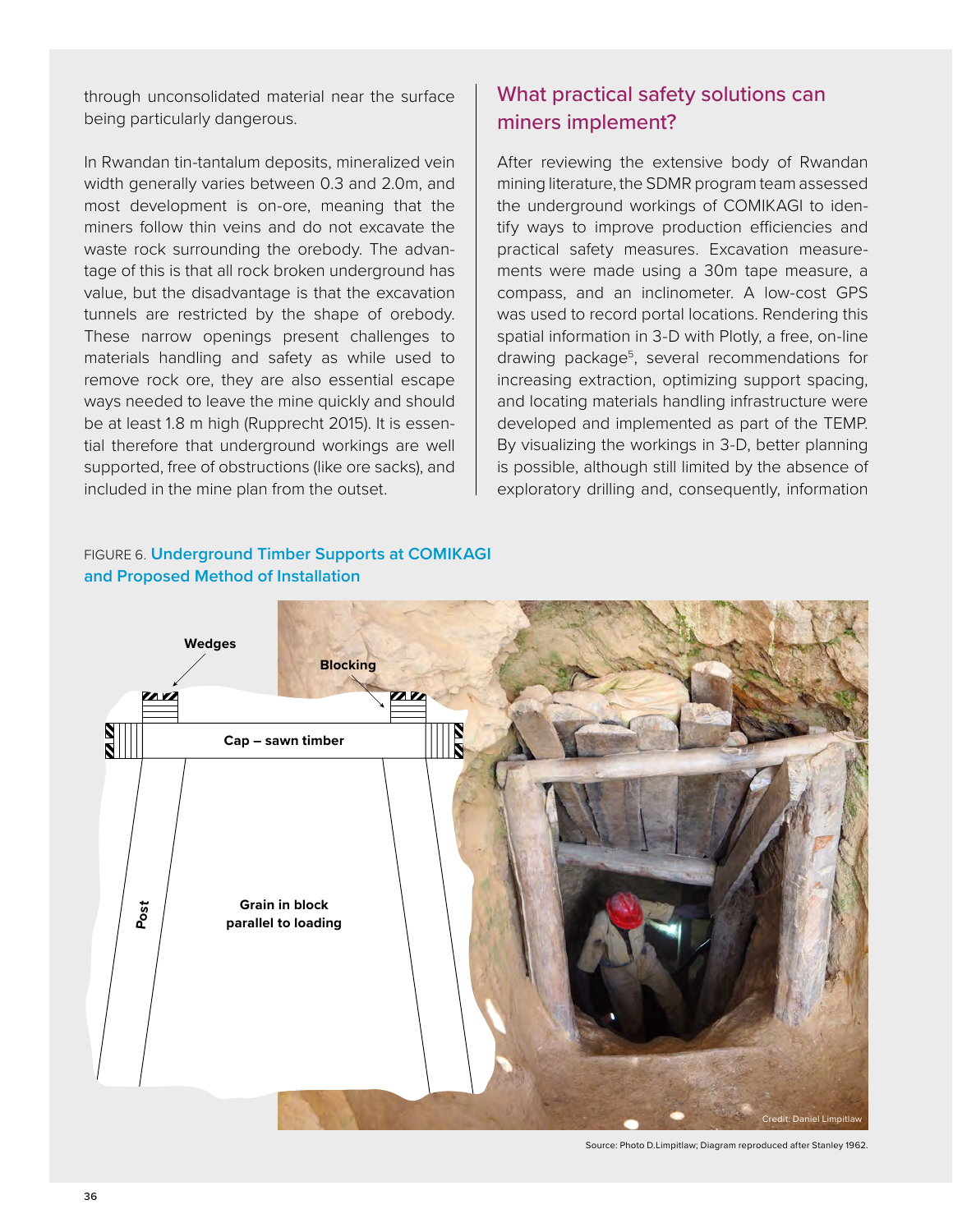about the ore grade ahead of the mine face. For example, in one of the workings, recommendations for a room and pillar extraction method were made. This would effectively increase the extraction ratio (the ratio of the volume of ore extracted to the volume left in-situ) from 9.5 percent to 28 percent still low by large-scale industry standards, but a substantial improvement for ASM.

The first key improvement was to streamline the timbering—a simple and low-cost ground support method in incompetent rock (Priester, Hentschl, and Benthin 1993). Ideally timber mine poles should yield slightly under the weight of the hanging which can be achieved using headboards (Staley, 1962). Headboards provide softer support and show signs of damage before the poles fail therefore acting as a warning sign that can be replaced before failure of the main support.

At COMIKAGI, miners already make extensive use of timber supports (Figure 6). Using simple techniques developed in the USA in the middle of the last century (see Staley 1962), the SDMR team hosted a workshop where technicians from COMIKAGI and surrounding mines were shown how to properly calculate the number of wooden supports per length of tunnel needed for safe extraction. The calculations at COMIKAGI showed that, given the excavation dimensions, rock competence, and depth of the workings, support spacings could be increased to 1.2m from an average of 0.5m—reducing the amount of timber needed by over half. In addition to improved mine safety, the lower intensity of pole usage decreases operating costs and the labor needed to install timbering can be re-directed elsewhere, such as for more profitable extraction and processing activities. It also reduces environmental pressure on Rwanda's limited timber resources helping reduce deforestation and forest degradation.

A second improvement in both mine safety and efficiency was to address materials handling. Inefficient methods are employed at many ASM sites: loose material is re-handled multiple times through reloading, re-dumping, and relocating it. Properly locating these heaps through advance mine planning can reduce and eliminate the need to move mineral ore and waste multiple times when opening new tunnels and processing areas. As is common in many ASM operations, at COMIKAGI's sites small sacks, each around 25 kg, are transported to surface from the rock face. Sacks are often stored temporarily in the travelling ways—a safety hazard to miners moving between working places and restricting ventilation. For workings less than 30m in depth, sacks can be loaded into buckets and hoisted up small shafts using a windlass (Rupprecht 2015).

Another improved materials handling measure implemented at COMIKAGI was the clearing and building of stable paths inside and between excavation tunnels, storage and processing areas at site using inexpensive crushed stone that is readily available as a waste by-product. These make transporting ore easier and quicker increasing efficiency and productivity while also having positive health and safety benefits for workers by reducing the risk of trips, slips, and falls and making carrying the heavy barrows and loads less strenuous.

Ore and waste are not the only materials that require handling—the timber and equipment for underground workings must also be moved. To improve efficiency, SDMR helped COMIKAGI plan and install a simple mono-winch and haulage system to transport ore from hillsides and steep valley bottoms up to processing sites and timber down to the mine portals. Mechanized materials transport (two people with a mono-winch and zip line) replaces large teams of miners hand-carting ore up slope to the sluices in the afternoons thereby increasing efficiencies and reducing the need for repetitive manual labor which has longterm health impacts and a higher risk of accidents when carrying heavy loads.

SDMR has also helped COMIKAGI investigate the feasibility of replacing inefficient ground sluices (used for ore washing) with a small treatment plant. Fewer miners are therefore required for ore washing which requires them to stand on slippery loose slopes bending and twisting to turn over heavy ore with spades as water travels downhill. By reducing the labor burden for materials handling, again, these miners can then be redeployed elsewhere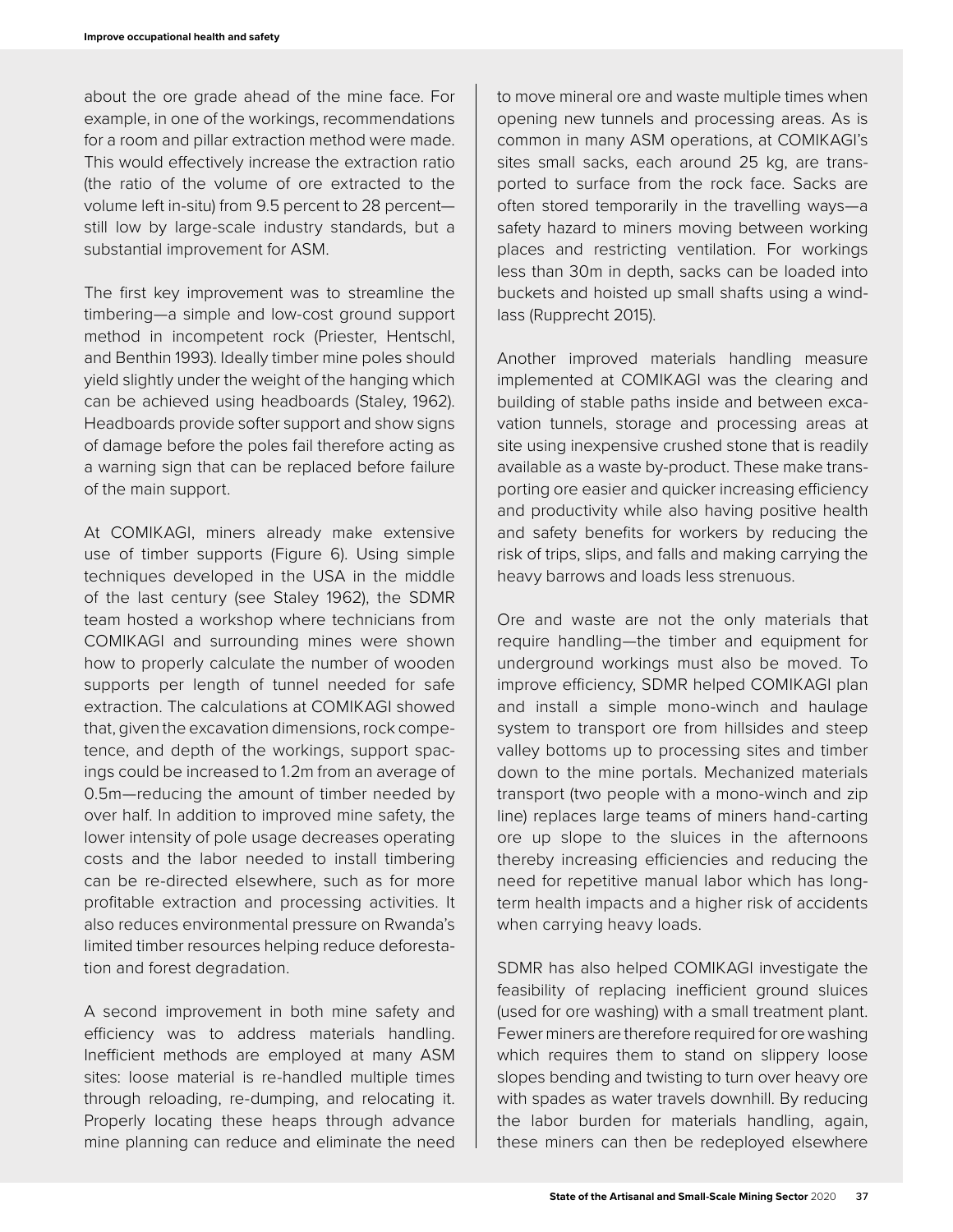such as for the construction of tailings storage facilities and the maintenance of silt dams—two tasks that are currently under-resourced.

# Helping policymakers and practitioners introduce a market-driven approach

Although a TEMP needs to be developed and tailored to each ASM site, the measures introduced at COMIKAGI and the novel approach of identifying improvements in health and safety that also increase productivity and profitability are key lessons from this case study. The efficiency gains made by removing large manual labor teams from transport and processing at SDMR and elsewhere are expected to more than compensate for the cost of redeployment to other service tasks. Increased production time and a healthier workforce due

### **ACKNOWLEDGMENTS**

This case study is based on the COMIKAGI Mine Planning Report (SDMR 2019) an output of the SDMR program researched and written by Daniel Limpitlaw. It also draws on an earlier policy brief regarding the TEMP approach published by the program in December 2019 (McQuilken 2019). The authors would like to extend a special acknowledgement to COMIKAGI and especially Mining Technician Jean Bosco for working closely together to improve mine safety and efficiency in the Rwandan mining sector.

#### **END NOTES**

- 1 Contact details: pbm@green-horizons.co.uk; +44(0)7720 375855.
- 2 Sustainable Development of Mining in Rwanda (SDMR, 2020) was a three-year (April 2017-Sepetember 2020), GBP 4.3 million market systems development program funded by the UK Department for International Development (DFID) and implemented alongside partner Rwanda Mines Petroleum and Gas Board (RMB). It aimed to create a more professional, transparent, open, efficient and

economically viable mining sector with environmental best-practice, increased private sector investment, and improved incomes of artisanal miners. It was managed and implemented by Cardno in partnership with Pact, Projekt-Consult GmbH, and Rwanda Women In/And Mining Organization (WIAMO).

- 3 30,000 artisanal and small-scale miners were estimated to work in Rwanda in 2015 (Barreto, 2018).
- 4 The cut-off grade is the lowest concentration of the target mineral in the ore that can be mined profitably. Ore with concentration below the cut-off grade must be excluded from the mine plan as it is not profitable to mine.

5 https://plotly.com/

#### **REFERENCES**

Bansah, K.J., A.B. Yalley and Dumakor-Dupey, N. 2016. "The hazardous nature of small-scale underground mining in Ghana." *Journal of Sustainable Mining*, 15, 8-25. https://doi.org/10.1016/j. jsm.2016.04.004

Barreto, M.L., Schein, P., Hinton, J., and Hruschka, F. 2018. *Economic* 

to reduced ore transport requirements as well as fewer lost time incidents and injuries translates into potentially increased profitability.

By unlocking market-based levers for ASM companies to introduce improved health and safety measures based on simple century-old techniques, the burden on government for monitoring and enforcement is reduced. This leaves more resources to support ASM to fulfill its development potential across all 17 SDGs. Communicating these market-based approaches to improved economic returns and mine safety simultaneously is key to achieving wider uptake. It is also needed to reach the policymakers and practitioners that could facilitate training and knowledge transfer as well as the ASM communities and workers that would benefit immediately from a safer and more secure working environment.

*Contributions of Artisanal and Small Scale Mining in Rwanda: Tin, Tantalum, and Tungsten*. UK Department for International Development, Alliance for Responsible Mining, and Pact. https://www.pactworld.org/library/ economic-contributions-artisanal-and-small-scale-mining-rwanda-tin-tantalum-and-tungsten

Lesser, J., and Habyarimana, S. 2019. *Access to Finance for the Mining Sector in Rwanda: Blueprint and Roadmap for Development of Financial Products*. Sustainable Development of Mining in Rwanda.

McQuilken, J. 2018. *Policy Brief #1 How can a market systems development approach be applied to artisanal and small-scale mining?* Sustainable Development of Mining in Rwanda (SDMR) and Rwanda Mines Petroleum and Gas Board (RMB).

McQuilken, J. 2019. *Policy Brief #5: Piloting a new market-driven and holistic mine planning approach to improve economic and environmental returns*. Sustainable Development of Mining in Rwanda (SDMR) and Rwanda Mines Petroleum and Gas Board (RMB).

New Times. 2019. A Growing Mining Sector in Rwanda and the role of RMB. https://www.newtimes.co.rw/featured/ featured-growing-mining-sector-rwanda-and-role-rmb

O'Neill, J. D. and Telmer, K. 2017. *Estimating Mercury Use and Documenting Practices in Artisanal and Small-scale Gold Mining (ASGM)*. Geneva, Switzerland: UN Environment, 196

Priester, M., T. Hentschl and Benthin, B. 1993. *Tools for Mining: Techniques and Processes for Small-Scale Mining*. Braunschweig, Vieweg, 537

Rupprecht, S. 2015. *Mine Planning and Safety Issues for Artisanal Mining In Underground Operations, Proceedings MPES 2015*—*Smart Innovation in Mining*. The Southern African Institute of Mining and Metallurgy, 11

SDMR (Sustainable Development of Mining in Rwanda). 2019. *Comikagi Mine Planning Report. Sustainable Development of Mining in Rwanda.* 

SDMR (Sustainable Development of Mining in Rwanda). 2020. *Sustainable Development of Mining in Rwanda, Home*: http://sdmr.co.rw/

Staley, W.W. 1962. "Timbering and Support for Underground Workings for Small Mines." *Idaho Bureau of Mines and Geology*, Bulletin No.21, 84